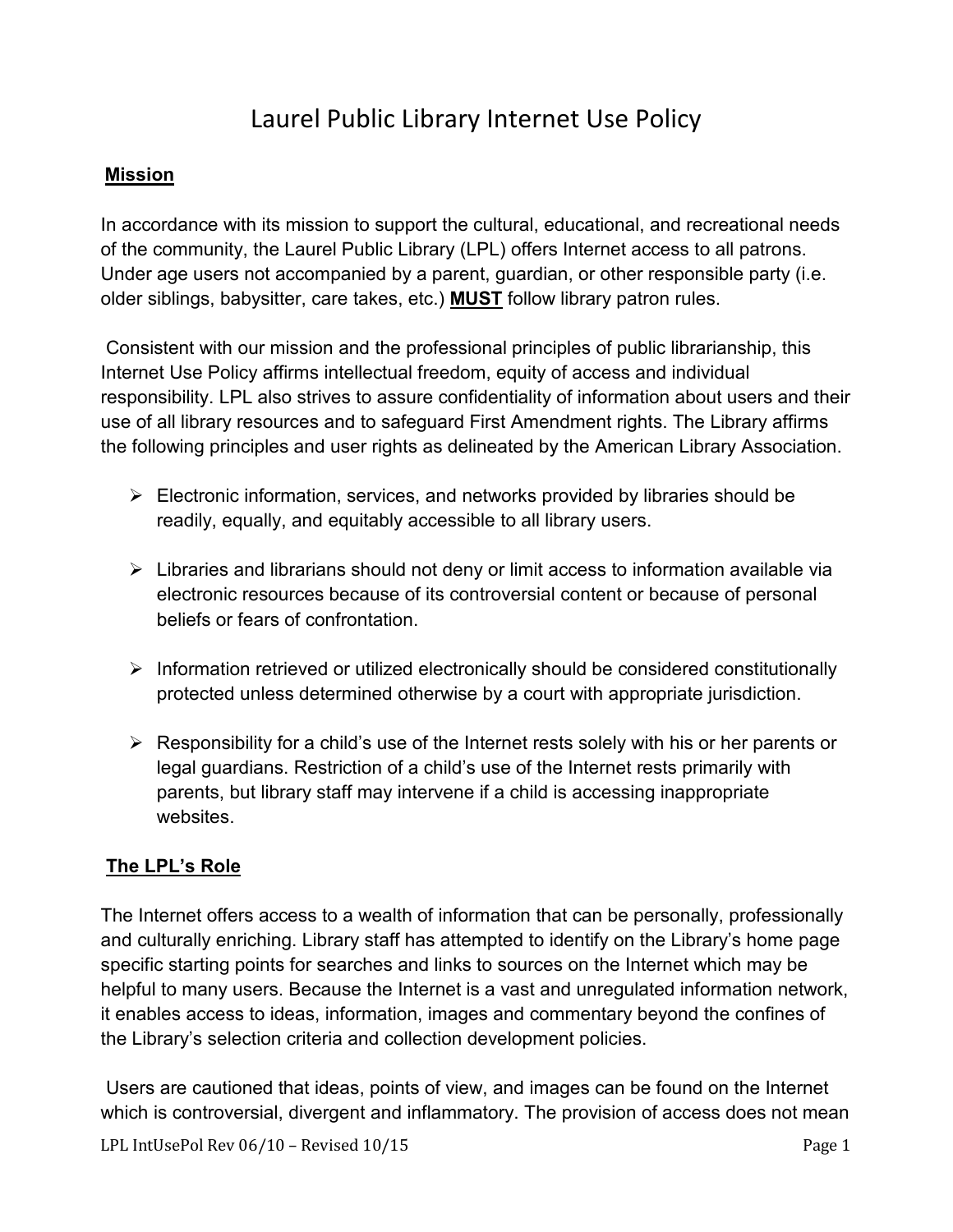or imply that the Library endorses or sanctions the content or point of view of any of the information or commentary which may be found on the Internet. Furthermore, because access points on the Internet change often, rapidly and unpredictably, the Library cannot protect individuals from information and images which they might find offensive or disturbing.

Computers available to the public which can be used to access the Internet must be shared by library users of all ages, background and sensibilities. Since staff cannot consistently and effectively monitor the public's use of the Internet, individuals are asked to be sensitive of other's values and beliefs when displaying potentially controversial information or images on public computer screens. Users are also cautioned that, because security in an electronic environment such as the Internet cannot be guaranteed, all transaction, files and communications are vulnerable to unauthorized access and use and, therefore, should be considered public.

The Library assumes no responsibility for any damages, direct or indirect, arising from its connections to the Internet. The Library makes no guarantees, either expressed or implied, with respect to the quality or content of the information available on the Internet. Not all the information available via the Internet is accurate, current or complete. Users are encouraged to be good information consumers by evaluating the validity of information accessed via the Internet.

## **Filtering, U.S.F. and C.I.P.A.**

The Library receives funding for telecommunications and Internet access from the Universal Service Fund. In order to receive this federal funding, as of July 1, 2004, the library must follow the guidelines in the Children's Internet Protection Act. Therefore, we have installed filtering software on our computers with Internet access. However, library users age 17 and over may request that a staff member disable the filtering software for bona fide research, or other lawful purposes.

## **Staff Assistance**

Staff will assist library users in getting started on the Internet at reference or information service points. Staff will try to answer specific questions about the Internet and offer suggestions for effective searching. Staff can also provide information about Internet training opportunities and Internet books and manuals. More extensive training will be available at designated training centers.

## **User Responsibilities**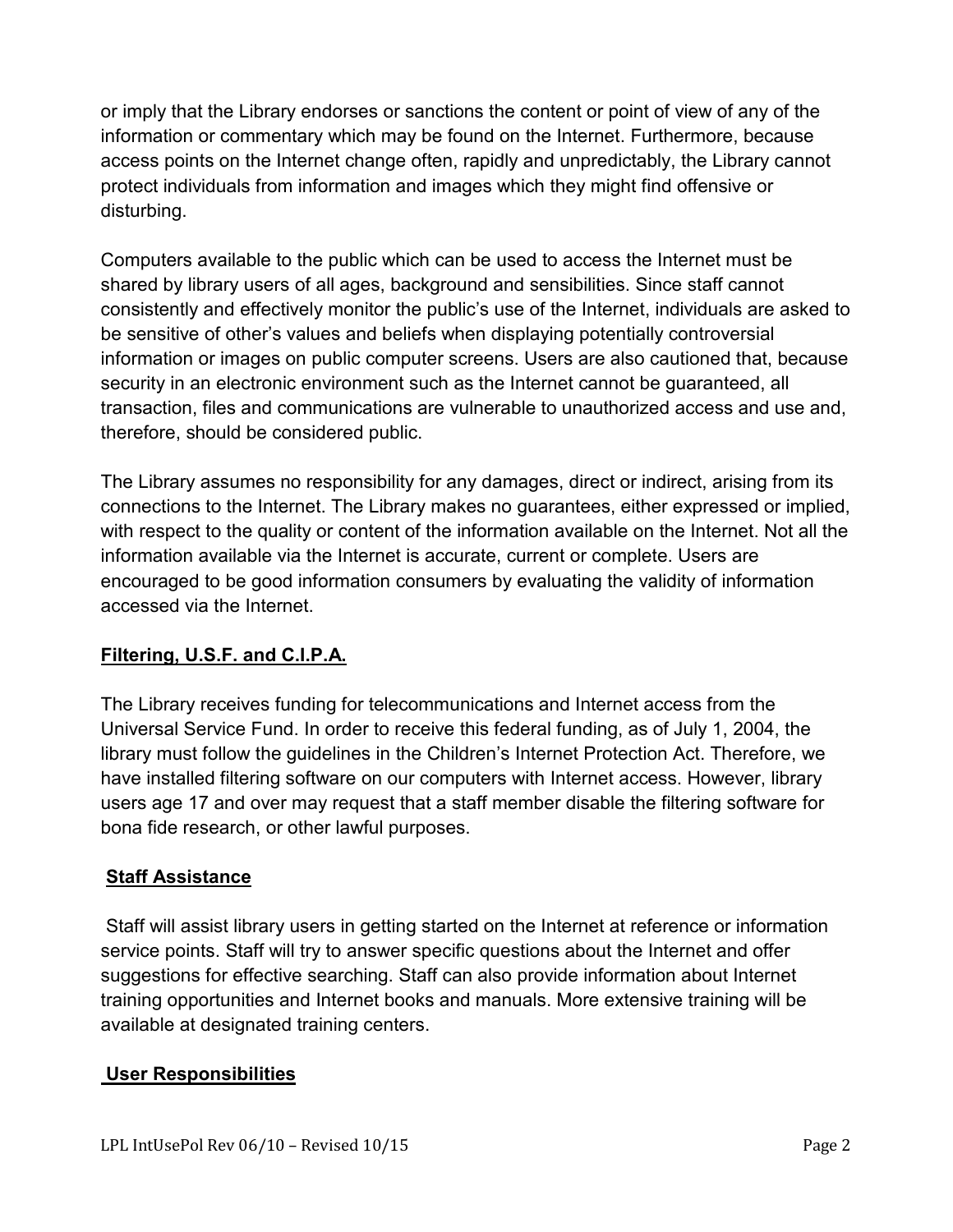All users of the Internet are expected to use this library resource in a responsible and courteous way, consistent with the purposes for which it is provided, and to follow all Internet-related rules, regulations and procedures established for its use including, but not limited to, those of the Library. Responsible, courteous use of the Internet includes:

- Recognizing that the Internet, like all of the Library's information sources, must be shared and used in a manner which respects the rights of others and refrains from activities that prevent others from using it.
- Refraining from illegal use of the LPL's Internet resources, including using such resources to engage in harassment or defamation.
- Respecting intellectual property rights by making only authorized copies of copyrighted, licensed or otherwise-controlled software or data residing on the Internet.
- Respecting the privacy of others by not misrepresenting oneself as another user; by not attempting to modify or gain access to files, passwords, or data belonging to others; and by not seeking disallowed access to any computer system via the Internet.
- Refraining from damaging equipment or altering the setup of computers used to access the Internet at the Library.
- Refraining from installing or running personal software on a LPL computer.
- Refraining from altering or damaging software or data stored on Internet-accessible computers.
- Refraining from the deliberate propagation of computer worms and/or viruses.
- Respecting posted time limits.

## **Netiquette**

The term netiquette is used to refer to an emerging set of guidelines and norms for the use of Internet services and communication tools that help to ensure courteous and effective communication. The Library encourages computer users to learn and practice proper netiquette.

LPL IntUsePol Rev 06/10 – Revised 10/15 Page 3